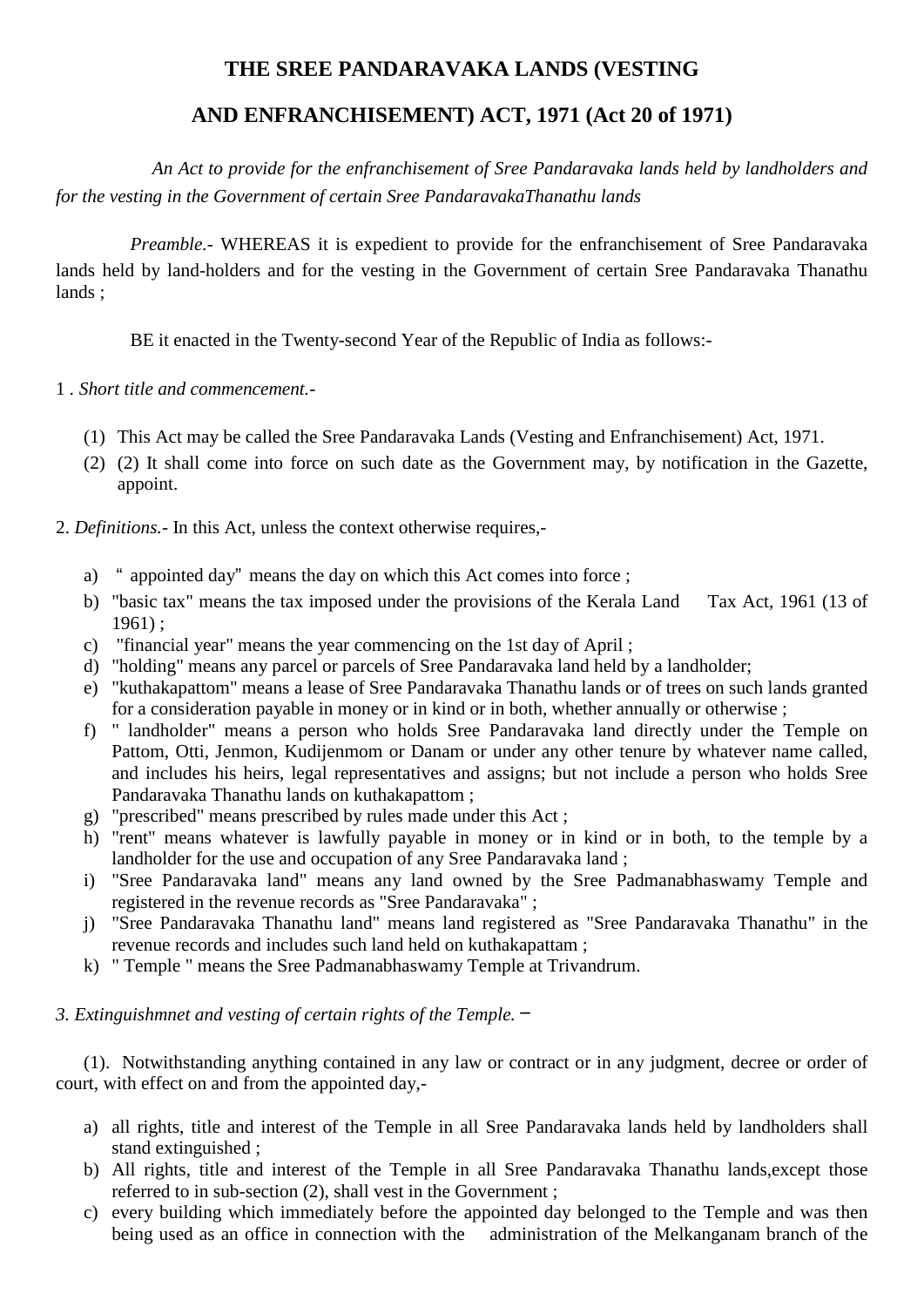Sree Pandaravaka Department and for no other purpose, shall vest absolutely in the Government free of all emcumbrances.

*Explanation.-* For the purposes of this sub-section, "building" includes the site on which it stands and any land appurtenant thereto.

(2). Nothing contained in sub-section (1) shall apply to the lands specified in the Schedule.

(3).The Government may, on being satisfied that any Sree Pandaravaka Thanathu land is absolutely indispensable for the maintenance, upkeep and use of the Sree Padmanabha swamy Temple, or any temple attached thereto, direct, by notification in the Gazette, that the rights, title and interest in respect of such land shall cease to vest in the Government and thereupon such rights, title and interest shall re-vest in the Sree Padmanabhaswamy Temple.

(4) If any question arises as to whether any building falls or does not fall within the scope of subsection (1), it shall be referred to the Government whose decision thereon shall be final and shall not be liable to be questioned in any court of law.

- 4. *Landholders to be vested with proprietary right* .-Notwithstanding anything contained in any law or contract or in any judgment, decree or order of court, with effect on and from the appointed day,
	- a) every landholder shall, subject to the provisions of section 8, have full proprietary right in the land comprised in his holding, and such right shall be heritable and alienable ;
	- b) except as provided in section 13, no landholder shall be liable to pay rent to the Temple .

5. *Treatment of Thanathu lands.-*

(1) Wherein in respect of Sree Pandaravaka Thanathu lands vested in the Government under clause (b) of sub-section (1) of section 3, there is a lease on kuthakapattam, such lease shall be deemed to continue under the Government on the same terms and conditions as under the Temple.

(2) Subject to the provisions of sub section (1), the Government may, at any time after the appointed day, after reserving the Sree Pandaravaka Thanathu lands necessary for Government or public purposes, assign on registry in such manner and subject to such restrictions and conditions as may be prescribed the remaining lands vested in the Government under clause (b) of sub-section (1) of section 3.

6 *. Compensation to the Temple* .-(1) The Government shall by way of compensation for the extinguishment of the rights, title and interest of the Temple under clause (a) of sub-section (1) of section 3 and for the vesting in the Government of its rights, title and interest in Sree Pandaravaka Thanathu lands and of buildings under clauses (b) and (c) of that sub-section pay in perpetuity to the Temple every financial year beginning with the financial year in which the appointed day falls, an amount of fifty-eight thousand and five hundred rupees as annuity.

 (2) The annuity payable under sub-section (1) shall be paid in one lump every financial year on such date and in such manner as may be prescribed.

7. *Certain landholders to pay compensation for rights vested in them.-* (1) Every holder, the annual rent payable by whom immediately before the appointed day in respect of all the Sree Pandaravaka lands held by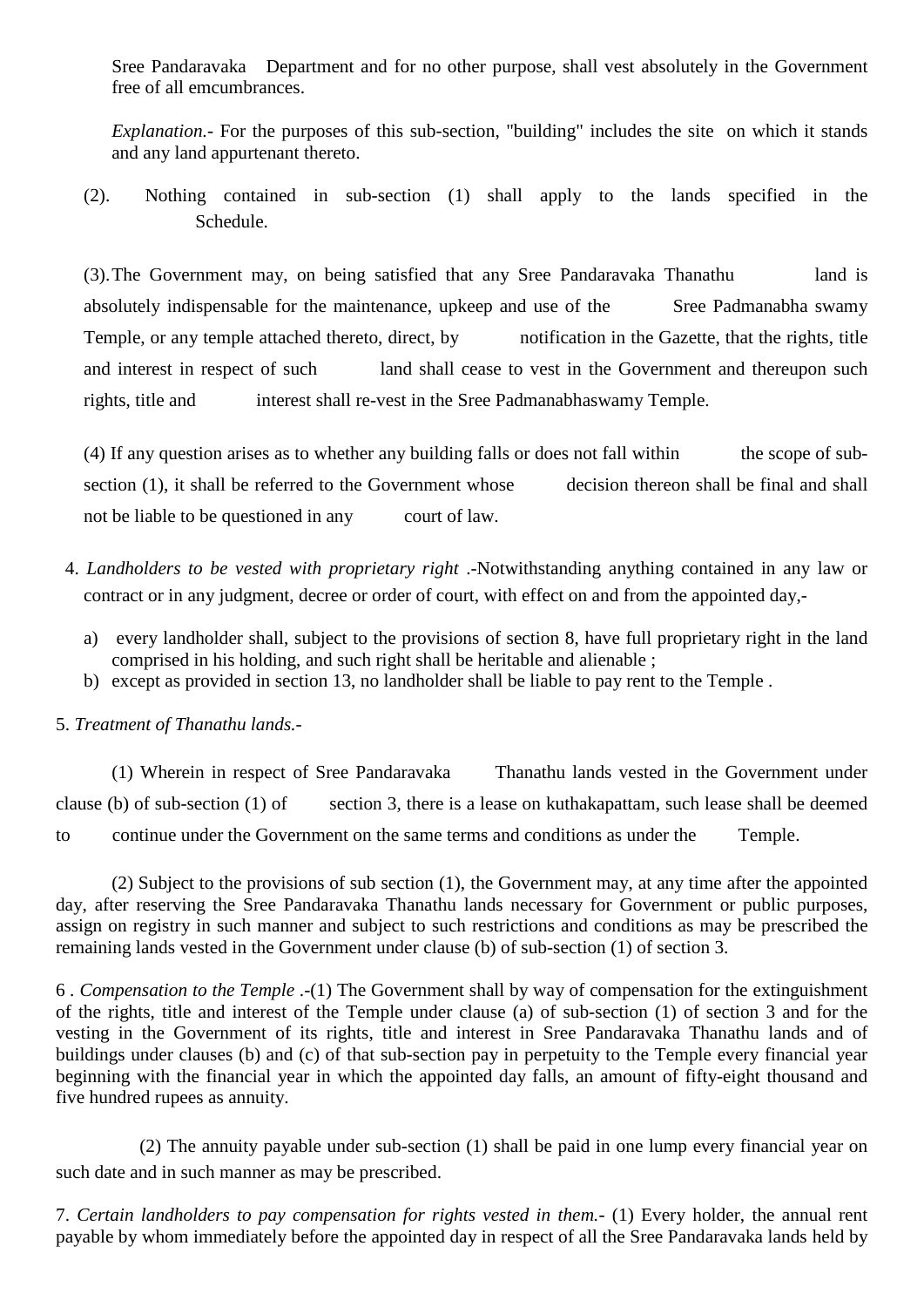him is more than the amount calculated at the rate of four rupees and ninety-four paise per hectare of such lands, shall, in consideration of the rights conferred on him under section4, be liable to pay to the Government compensation as provided in sub-sections (2) to (8).

(2) The amount of compensation payable by a land holder under sub-section (1) shall be equal to sixteen times the difference between the annual rent payable by the land holder immediately before the appointed day in respect of all the Sree Pandaravaka lands held by him and the amount referred to in that sub-section.

 (3) Where the annual rent in respect of land comprised in a holding or part thereof is fixed in paddy, such annual rent shall, for the purposes of this section, be commuted into money at the rate of two rupees and twelve paise per standard para of paddy :

 Provided that in respect of the lands in the Chrayinkil taluk for which the commutation rate adopted has been eight and a half chakrams per para of paddy, the commutation rate shall be thirty paise per standard para of paddy.

 *Explanation* .-For the purposes of this sub-section, "Standard para" means the measure equivalent to 13.11 litres.

 (4) The amount payable under sub-section (1) shall be paid in sixteen equal half-yearly instalments, the first instalment commencing from such date as the Government may specify by notification in the Gazette.

 (5) If any instalment of the compensation payable under sub-section (4) is not paid on the due date, the amount of such instalment shall bear interest at the rate of five per centum per annum from that date till the date of payment of that instalment.

 (6) Nothing contained in sub-section (4) shall be deemed to preclude a landholder from paying at any time a larger sum than the amount of an instalment, or from paying two or more instalments together or from paying the whole amount due in one instalment..

 (7) If any sum in excess of the amount of any instalment is paid by the landlord, it shall be credited towards the succeeding instalment or instalments.

 (8) Where a landholder pays the entire amount due in a lump sum on or before the date on which the first instalment is payable, he shall be allowed a rebate of twenty-five per centum of the amount so paid.

8. *Liability to pay basic tax.-* (1) With effect on and from the appointed day, all Sree Pandaravaka lands held by landholders immediately before that day shall be deemed to be pandaravaka lands for all purposes and shall, subject to the provisions of the Kerela Land Tax Act, 1961 (13 of 1961), be liable to be charged with basic tax.

 (2) The landholders shall be liable to pay the basic tax and the provisions of the Kerala Land Tax Act, 1961 (13 of 1961), shall apply for the levy and collection of such tax.

 (3) "Rajabhogam" payable to the Government by any landholder in respect of any Sree pandaravaka land shall cease to accure with effect on and from the appointed day.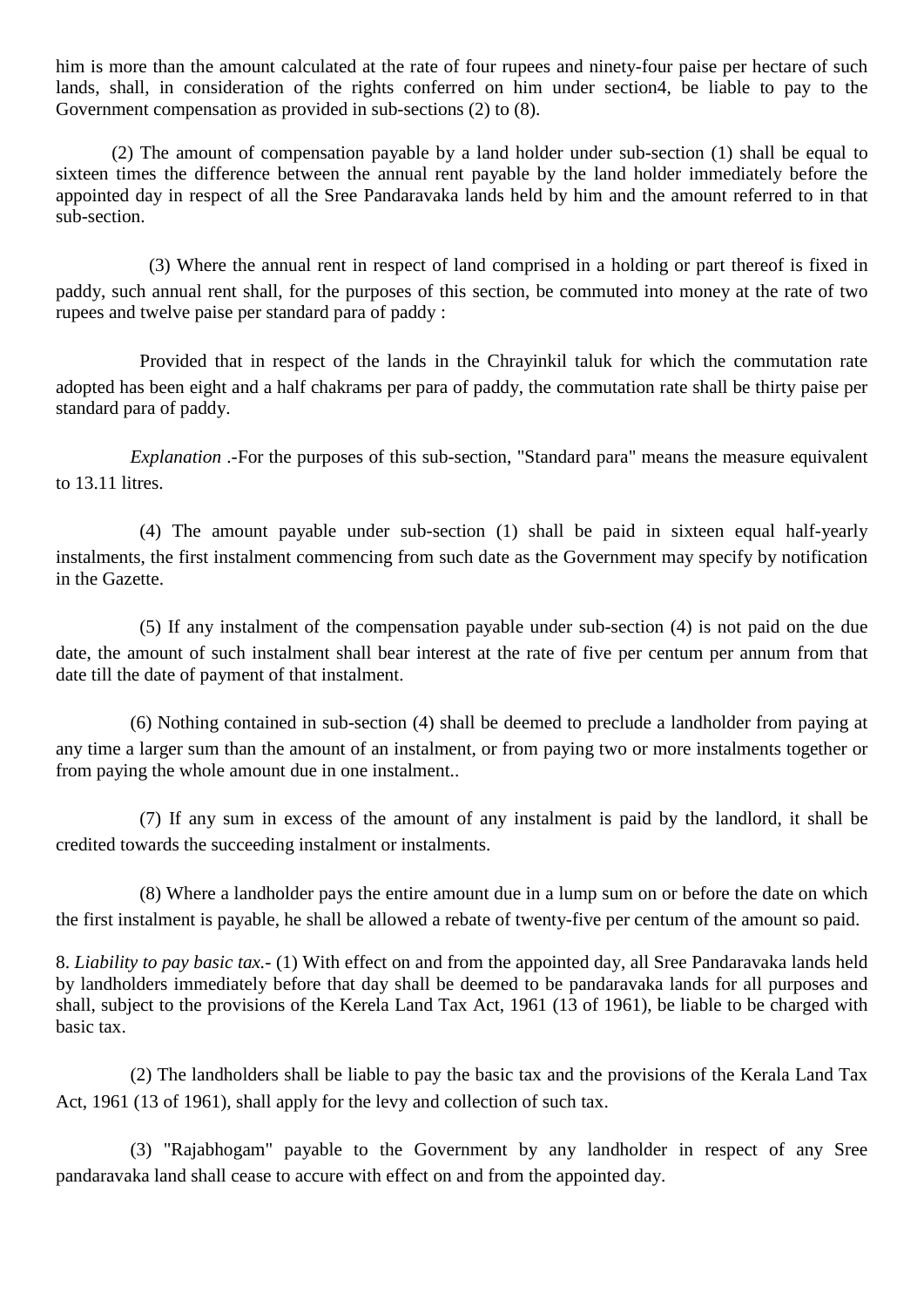9. Issue of pattas and other documents to landholders.-(1) As soon as may be after the appointed day, the Government shall issue pattas or other documents evidencing the full proprietary rights of the landholders in their holdings.

 (2) The pattas or other documents issued under sub-section (1) shall contain such particulars as may be prescribed.

10. *Appointment of officers to settle compensation payable by landholders and for issue of pattas.-* The Government may appoint or authorise such officer or officers as they deem necessary for the purpose of making enquiry and determining the compensation payable by the landholders to the Government under section 7 and for the issue of pattas or other documents under section 9.

11. *Appeal* .-(1) Any person aggrieved by an order of any officer appointed or authorised under section 10 may appeal to the District Collector, Trivandrum or any other officer empowered in this behalf by the Government, within sixty days from the date of the order.

 *Explanation* .-For the purpose of computing the said period of sixty days, the date of communication of a copy of the order to the appellant shall be deemed to be the date of the order.

 (2) A copy of every order against which an appeal lies under sub-section (1) shall be communicated in such manner as may be prescribed.

12. *Revision* .-(1) The Board of Revenue may, either of its own motion or on application by any person aggrieved by an order passed by any officer under this Act, call for and examine the record of any proceeding in which such order has been passed, for the purpose of satisfying itself as to the legality, regularity or propriety of such order or proceeding and pass such order thereon as it thinks fit :

 Provided that the Board of Revenue shall not call for the record of any proceeding if an appeal against the order to which the proceeding relates is pending or if the time for preferring appeal against such order has not expired.

 (2) The Board of Revenue shall not of its own motion call for and examine the record of any proceeding under sub-section (1) if the order to which the proceeding relates has been made more than two years previously.

 (3) In the case of an application under sub-section (1) by any person aggrieved, the application shall be made within two years from the date of the order in question.

13. *Collection of arrears of rent* .-(1) With effect on and from the appointed day, the Temple shall not be entitled to collect and rent which accrued due to it from any landholder in respect of his holding before, and is outstanding on, that day, but the Tahsildar of the taluk in which the holding is situate shall be entitled to collect all such arrears of rent and any interest payable thereon as if they were arrears of public revenue due on land :

 Provided that if a landholder pays within [2. \(](http://keralalawsect.org/acts/Act1971/Act20_1971/index.html#_ftn2)six years) from the appointed day, in such manner as may be prescribed, an amount equal to the arrears of rent for a financial year or the actual arrears outstanding on the appointed day, whichever is less, together with interest thereon, all arrears of rent shall be deemed to be fully discharged and no suit or other proceedings shall lie or continue for the recovery thereof.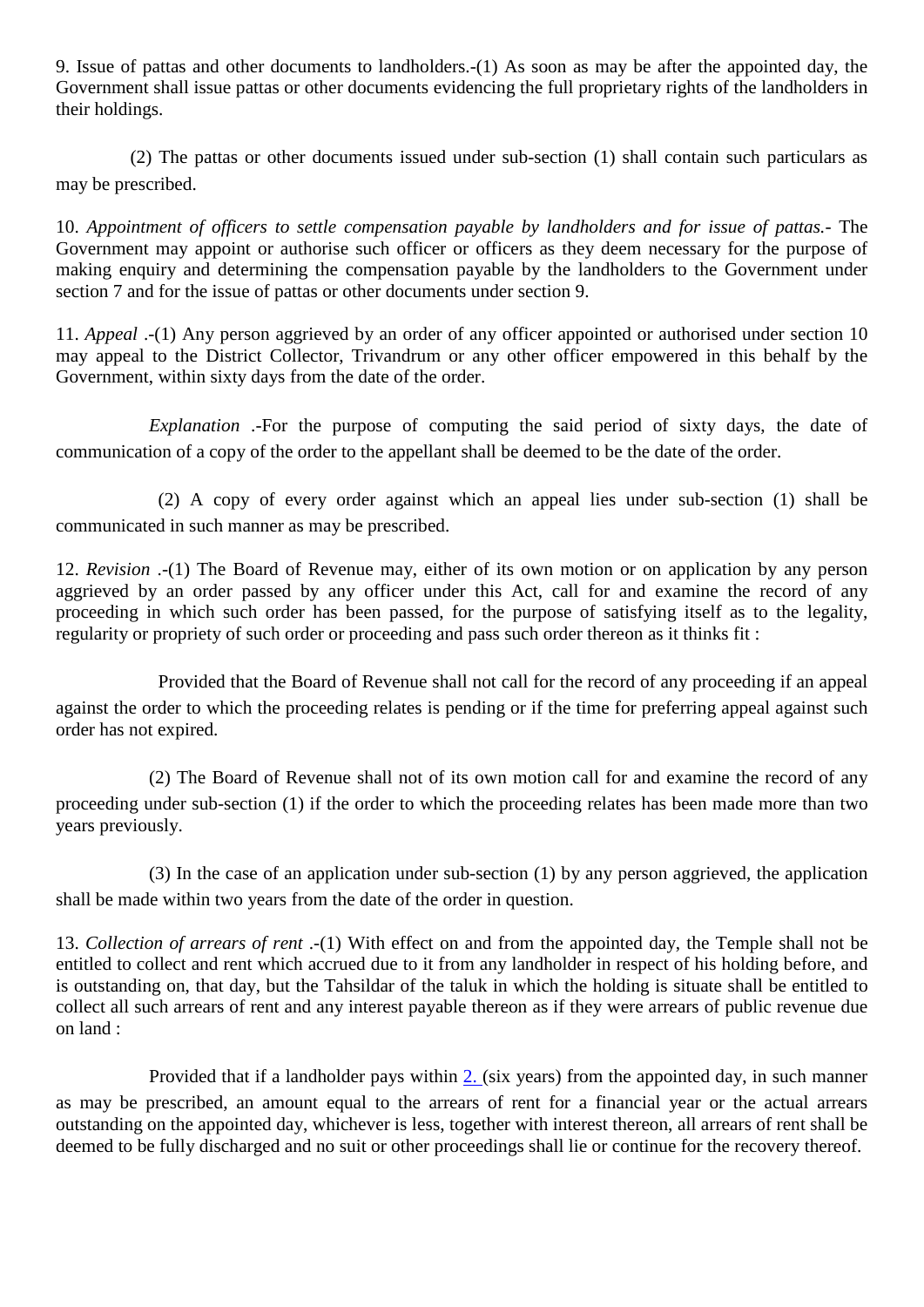(2) Where the annual rent on any land comprised in a holding or part thereof is fixed in paddy, such annual rent shall, for the pruposes of this section, be commuted into money at the rate of two rupees and twelve paise per standard para of paddy :

 Provided that in respect of the lands in the Chrayinkil taluk, for which the commutation rate adopted has been eight and a half chakrams per para of paddy, the commutation rate shall be thirty paise per standard para of paddy.

 *Explanation* .-For the purposes of this sub-section "Standard para" means the measure equivalent to 13.11 litres

 (3) All amounts paid or collected under sub-section (1) shall be paid to the Temple after deducting--

(a) five per cent thereof by way of collection charges ;

(b) the amount, if any, due from the Temple to the Government ; and

 (c) the rent, if any, collected before the appointed day by the Temple from any landholder in respect of the financial year in which the appointed day falls or any subsequent financial year.

14. *Certain amounts to be first charge* .-The compensation payable by a landholder under section 7 and any amount which the Tahsildar is entitled to collect under sub-section (1) of section 13 shall be a first charge upon the land in respect of which such compensation or amount is payable, subject only to the charge for basic tax.

15. *Provision for Melkanganam staff* .-Notwithstanding any law, custom or contract to the contrary, the following provisions shall apply in regard to the persons employed in the Melkanganam Branch of the Sree Pandaravaka Department immediately before the appointed day, namely:-

 (a) The Government shall have power to terminate the services of any such person after giving him one calendar month's notice or paying him one month's pay in lieu of such notice ;

 (b) persons whose services are retained shall be governed by such rules as the Government may make in regard to them.

16 *. Administration of temples under management of Melkanganam* .-Notwithstanding any law, custom or contract to the contrary, the following temples which have hitherto been administered by the Melkanganam Branch of the Sree Pandaravaka Department shall, on and from the appointed day, be administered by the Executive Officer appointed under sub-section (2) of section 18 of the Travancore-Cochin Hindu Religious Institutions Act, 1950 (XV of 1950), in accordance with the provisions of that Act :-

(a) Sree Subramonia Swamy Temple , Puthenchanthai, Trivandrum ;

(b) Sabhapathi Temple , Chalai, Trivandrum ; and

(c) Sree Vazhichal Kanthan Sastha Temple , Vazhichal, Neyyattinkara Taluk.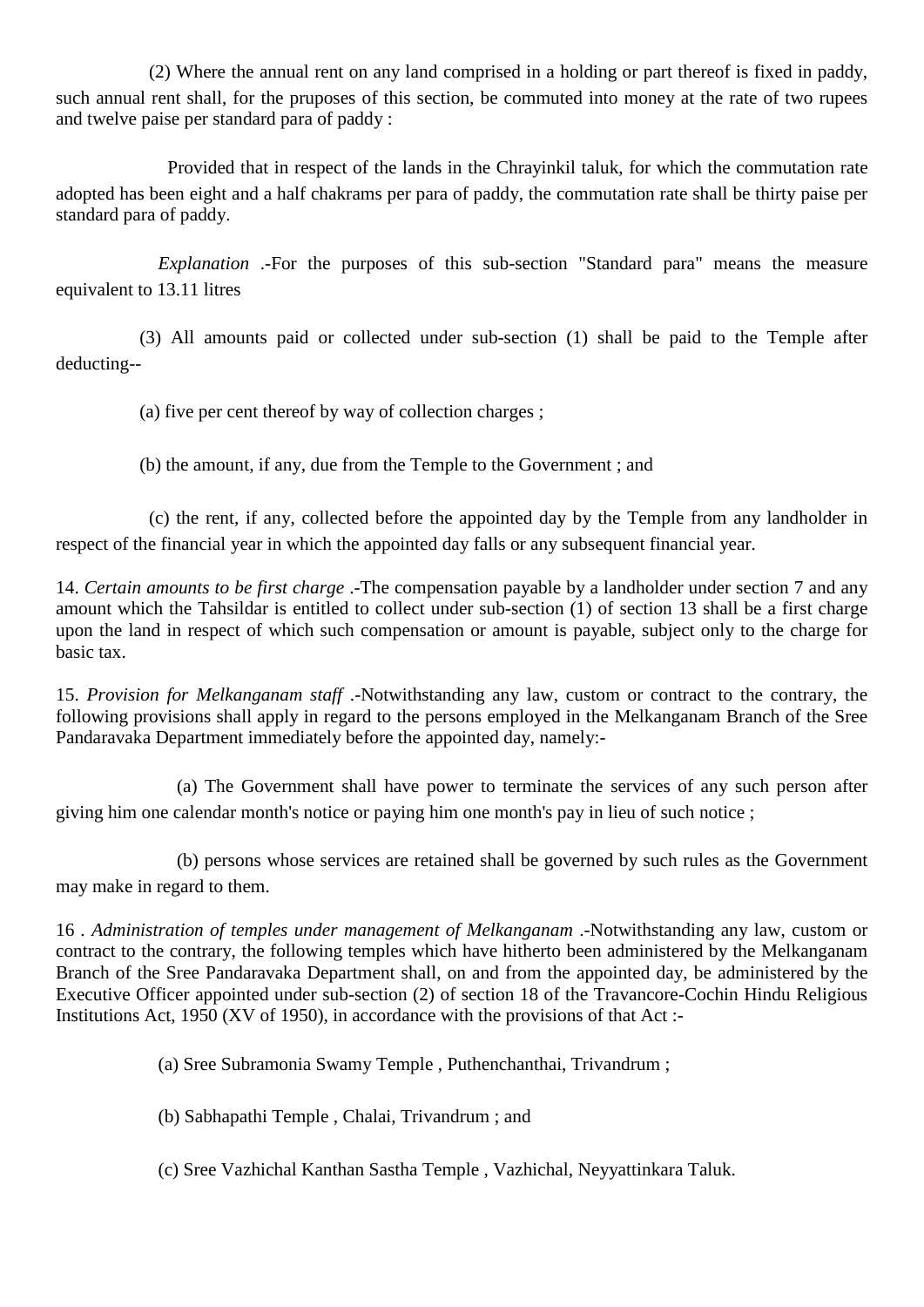17. *Finality of orders* .-(1) Any order passed by any officer under this Act in respect of matters to be determined for the purposes of this Act shall, subject only to any appeal or revision provided under this Act, be final.

(2) No such order shall be liable to be questioned in any court of law.

18. *Indemnity.* -(1) No suit or other legal proceedings shall lie against the Government for any act which is in good faith done or intended to be done under this Act or any rule made thereunder.

 (2) No suit, prosecution or other legal proceedings shall be instituted against any officer or person duly appointed, authorised or empowered under this Act in respect of anything which is in good faith done or intended to be done under this Act or any rule made thereunder.

19. *Provisions in regard to liabilities of the Temple* .-(1)All claims and liabilities enforceable immediately before the appointed day against the Temple in respect of any Sree Pandaravaka land referred to in clause (a) or clause (b) of sub-section (1) of section 3 or in respect of any building referred to in clause (c) of that subsection shall, on or after that day, be enforceable only against the annuity payable to the Temple under this Act.

 (2) All claims and liabilities referred to in sub-section (1) shall be enforceable against the annuity payable to the Temple under this Act to the same extent to which such claims and liabilities were enforceable against the interest of the Temple in the said land or building immediately before the appointed day.

 (3) No court shall, on or after the appointed day, order or continue execution in respect of any decree or order passed against the Temple or against the interest it had in any Sree Pandaravaka land or building referred to in sub-section (1), and execution shall be ordered or continued in such cases in conformity with the provisions of sub-sections (1) and (2) only as against the annuity payable to the Temple.

 (4) All rights and privileges which may have accrued in any Sree Pandaravaka land or building referred to in sub-section (1) to any person before the appointed day against the Temple shall cease and determine and shall not be enforceable against the Temple or against the Government, and every such person shall be entitled only to such rights and privileges as are recognised or conferred on him by or under this Act.

20. *Board of Revenue, District Collector and other officers to have certain powers of civil court* .-The Board of Revenue, the District Collector, Trivandrum and any other officer exercising any power or performing any function under the Act shall, for the purposes of this Act, have all the powers of a civil court when trying a suit under the Code of Civil Procedure, 1908 (Central Act5 of 1908), in respect of the following matters, namely:-

(a) summoning and enforcing the attendance of any person and examining him on oath ;

(b) requiring the discovery and production of any document ;

(c) receiving evidence on affidavit ; and

(d) requisitioning any public record or copy thereof from any court or office.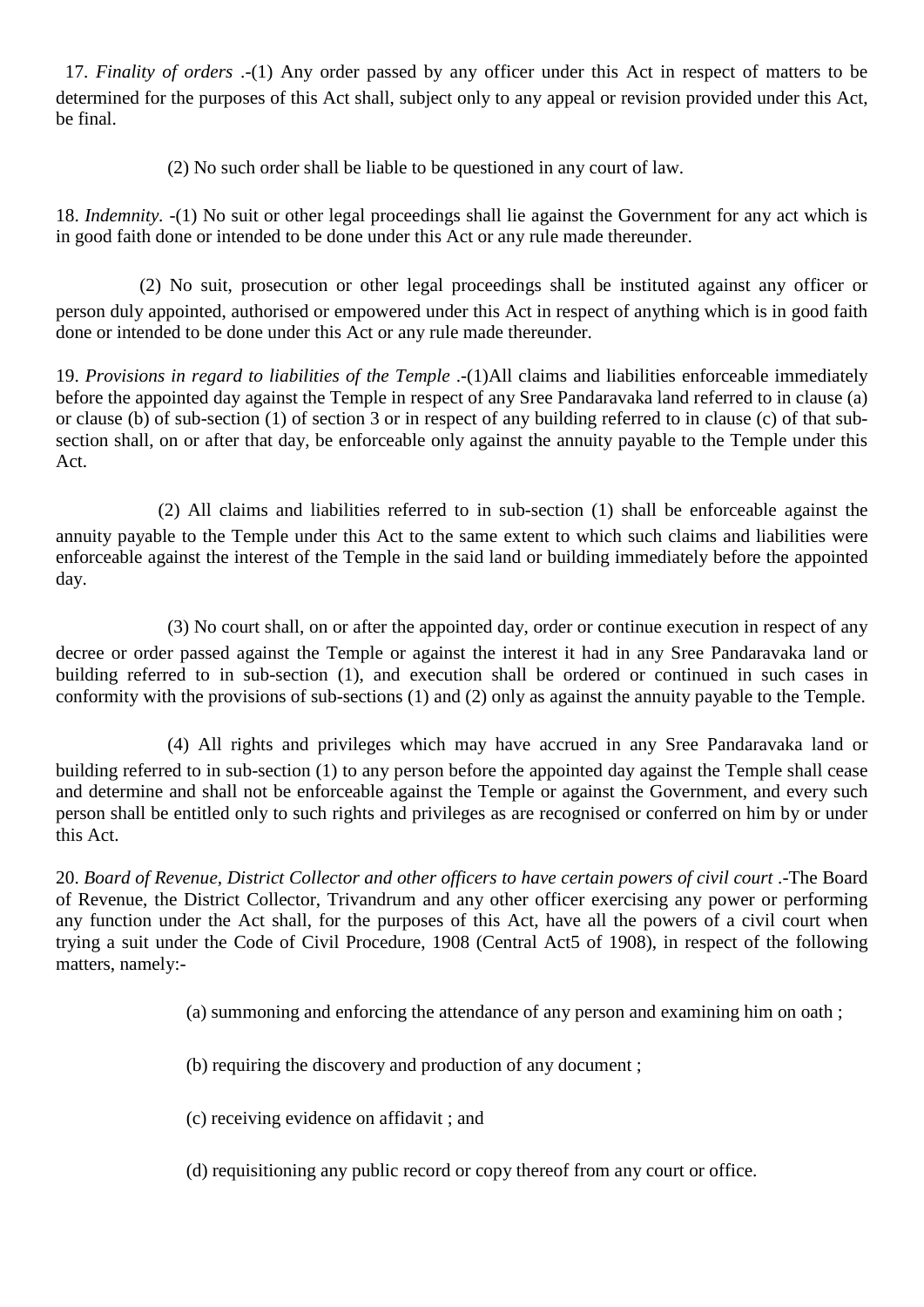21. *Power to make rules* .-(1) The Government may, by notification in the Gazette, make rules for carrying out the provisions of this Act.

 (2) In particular, and without prejudice to the generality of the foregoing power, such rules may provide for-

 (a) the procedure for the determination of compensation payable by the landholders under this Act ;

(b) the procedure for the issue of pattas or other documents and the particulars they should

### contain ;

(c) prescribing forms where forms are necessary;

 (d) the procedure before the officers appointed or authorised under section 10 and the procedure in appeals and revisions under this Act ;

 (e) the manner in which and the conditions and restrictions subject to which lands vested in the Government under this Act may be assigned ;

(f) any other matter which is to be, or may be, prescribed for the purposes of this Act.

 (3) Every rule made under this section shall be laid as soon as may be after it is made before the Legislative Assembly while it is in session for a total period of fourteen days which may be comprised in one session or in two successive sessions, and if before the expiry of the session in which it is so laid or the session immediately following, the Legislative Assembly makes any modification in the rule or decides that the rule should not be made, the rule shall thereafter have effect only in such modified form or be of no effect as the case may be; so however that any such modification or annulment shall be without prejudice to the validity of anything previously done under that rule.

22. *Effect of this Act* .-The provisions under this Act shall be deemed to be "other arrangements" made regarding the management of Sree Pandaravaka properties within the meaning of section 23 of the Travancore-Cochin Hindu Religious Institutions Act, 1950 (XV of 1950).

23 *. Amendment of section 2, Act 13 of 1961* .-In section (2) of the Kerala Land Tax Act, 1961 (13 of 1961), in sub-section (1), clause (ii) shall be omitted.

### **THE SCHEDULE**

(See section 3 (2) )

| Village<br>Acre       | Survey<br>number<br>Cent | Extent          |    | Tenure                                    | Devaswoms                       |
|-----------------------|--------------------------|-----------------|----|-------------------------------------------|---------------------------------|
| Vanchiyoor<br>Village | 560/4                    |                 | 82 | Sree Pandaravaka Thanthu<br>Pooja Nelpura |                                 |
| Do                    | 560/134                  |                 | 12 | Pooramboke-Sirkar                         | Sree Padmanabha Swamy<br>Temple |
|                       |                          |                 |    | Thanathu Ulsamatom                        |                                 |
| Do                    | 560/135                  | 3               | 2  | Sree Pandaravaka Thanathu                 |                                 |
| Do                    | 660/268                  | $\cdot$ $\cdot$ | 14 | Sirkar Nellukuthupura                     |                                 |